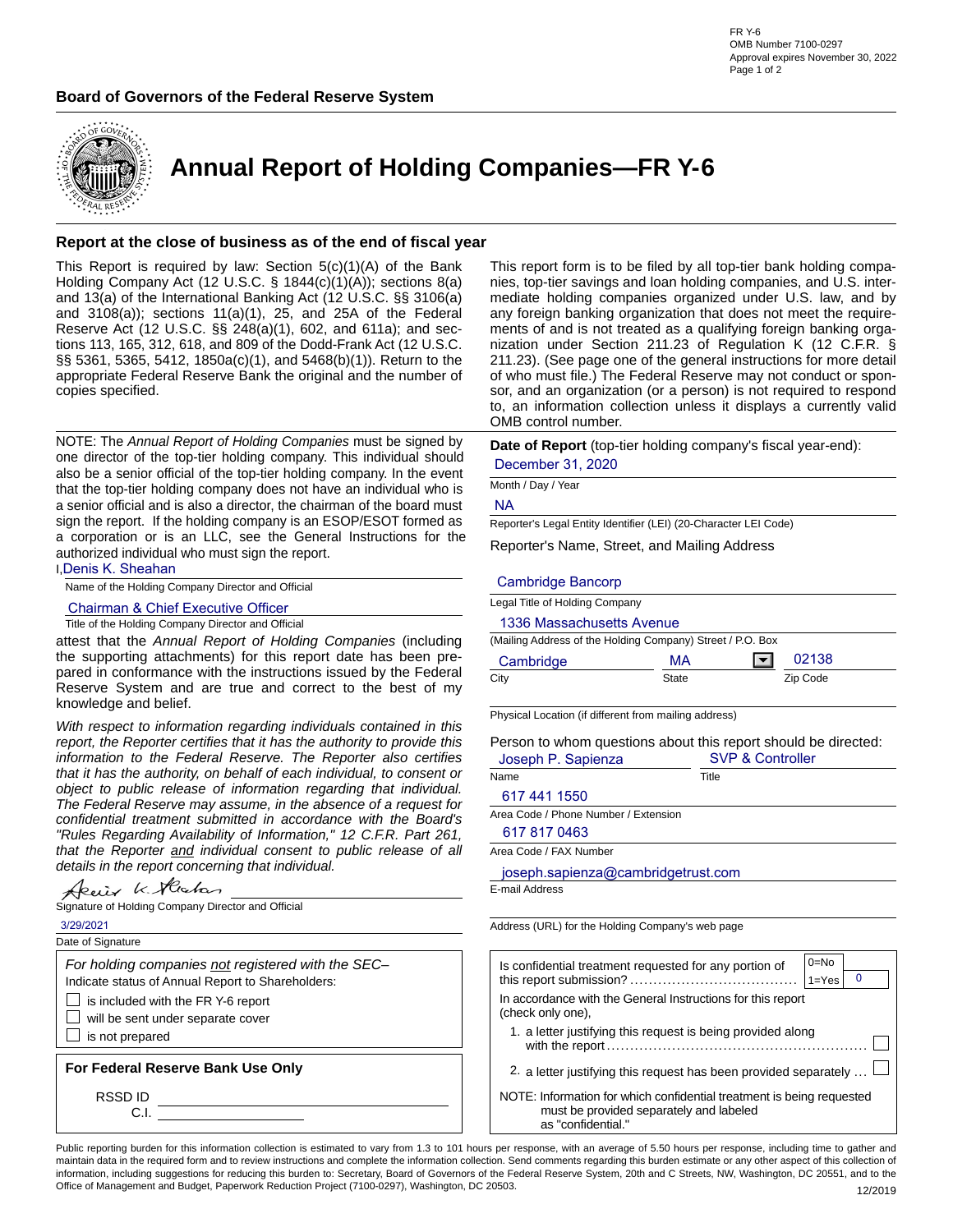## **For Use By Tiered Holding Companies**

*Top-tiered holding companies must list the names, mailing address, and physical locations of each of their subsidiary holding companies below.*

|                                           | see attached org chart, LEI's exist where noted                       |          |                                           |                                                                       |                      |
|-------------------------------------------|-----------------------------------------------------------------------|----------|-------------------------------------------|-----------------------------------------------------------------------|----------------------|
| Legal Title of Subsidiary Holding Company |                                                                       |          | Legal Title of Subsidiary Holding Company |                                                                       |                      |
|                                           | (Mailing Address of the Subsidiary Holding Company) Street / P.O. Box |          |                                           | (Mailing Address of the Subsidiary Holding Company) Street / P.O. Box |                      |
|                                           | $\blacktriangledown$                                                  |          |                                           |                                                                       | $\blacktriangledown$ |
| City                                      | State                                                                 | Zip Code | City                                      | <b>State</b>                                                          | Zip Code             |
|                                           | Physical Location (if different from mailing address)                 |          |                                           | Physical Location (if different from mailing address)                 |                      |
| Legal Title of Subsidiary Holding Company |                                                                       |          | Legal Title of Subsidiary Holding Company |                                                                       |                      |
|                                           | (Mailing Address of the Subsidiary Holding Company) Street / P.O. Box |          |                                           | (Mailing Address of the Subsidiary Holding Company) Street / P.O. Box |                      |
|                                           | $\blacktriangledown$                                                  |          |                                           |                                                                       | $\blacktriangledown$ |
| City                                      | <b>State</b>                                                          | Zip Code | City                                      | <b>State</b>                                                          | Zip Code             |
|                                           | Physical Location (if different from mailing address)                 |          |                                           | Physical Location (if different from mailing address)                 |                      |
| Legal Title of Subsidiary Holding Company |                                                                       |          | Legal Title of Subsidiary Holding Company |                                                                       |                      |
|                                           | (Mailing Address of the Subsidiary Holding Company) Street / P.O. Box |          |                                           | (Mailing Address of the Subsidiary Holding Company) Street / P.O. Box |                      |
| City                                      | State                                                                 | Zip Code | City                                      | <b>State</b>                                                          | Zip Code             |
|                                           | Physical Location (if different from mailing address)                 |          |                                           | Physical Location (if different from mailing address)                 |                      |
| Legal Title of Subsidiary Holding Company |                                                                       |          | Legal Title of Subsidiary Holding Company |                                                                       |                      |
|                                           | (Mailing Address of the Subsidiary Holding Company) Street / P.O. Box |          |                                           | (Mailing Address of the Subsidiary Holding Company) Street / P.O. Box |                      |
|                                           | $\blacktriangledown$                                                  |          |                                           |                                                                       | $\blacktriangledown$ |
| City                                      | State                                                                 | Zip Code | City                                      | <b>State</b>                                                          | Zip Code             |
|                                           | Physical Location (if different from mailing address)                 |          |                                           | Physical Location (if different from mailing address)                 |                      |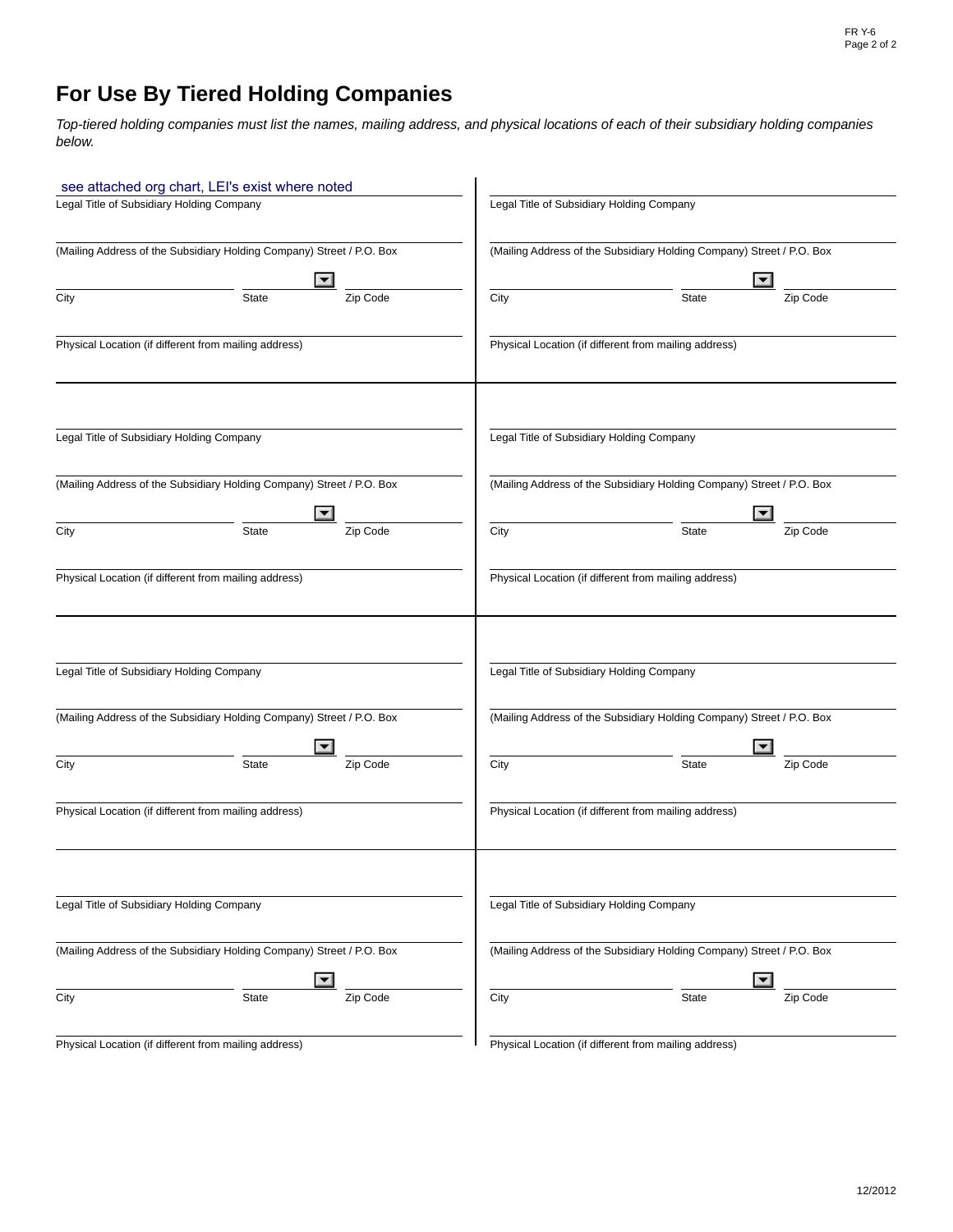# **SUBSIDIARY OF THE HOLDING COMPANY AND THE BANK**

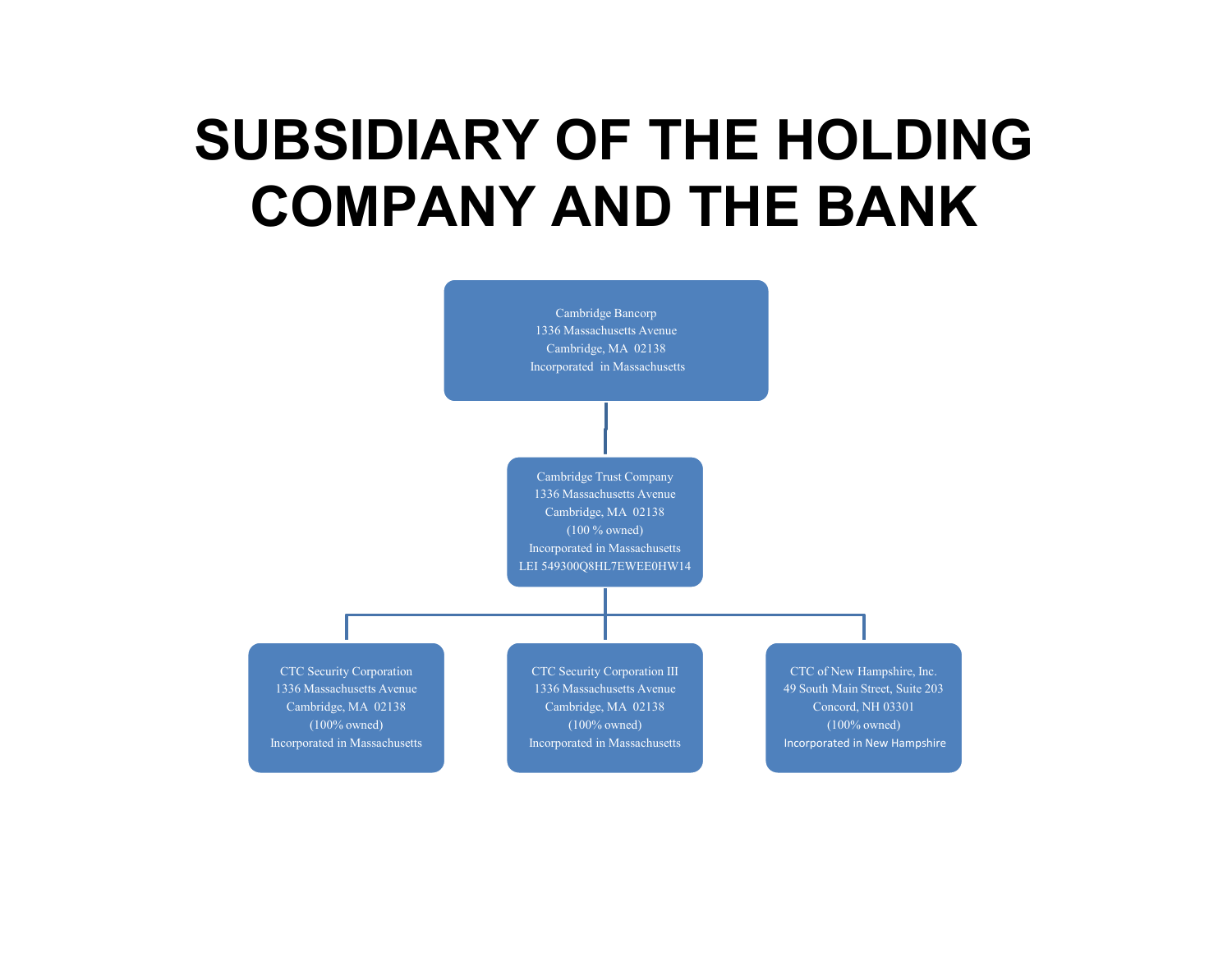**Results:** A list of branches for your depository institution: CAMBRIDGE TRUST COMPANY (ID\_RSSD: 736206). This depository institution is held by CAMBRIDGE BANCORP (1115013) of CAMBRIDGE, MA. The data are as of 12/31/2020. Data reflects information that was received and processed through 01/05/2021.

#### **Reconciliation and Verification Steps**

1. In the **Data Action** column of each branch row, enter one or more of the actions specified below 2. If required, enter the date in the **Effective Date** column

#### **Actions**

**OK:** If the branch information is correct, enter 'OK' in the Data Action column.

**Change:** If the branch information is incorrect or incomplete, revise the data, enter 'Change' in the **Data Action** column and the date when this information first became valid in the **Effective Date** column. **Close:** If a branch listed was sold or closed, enter 'Close' in the **Data Action** column and the sale or closure date in the **Effective Date** column. **Delete:** If a branch listed was never owned by this depository institution, enter 'Delete' in the **Data Action** column.

**Add:** If a reportable branch is missing, insert a row, add the branch data, and enter 'Add' in the **Data Action** column and the opening or acquisition date in the **Effective Date** column.

If printing this list, you may need to adjust your page setup in MS Excel. Try using landscape orientation, page scaling, and/or legal sized paper.

#### **Submission Procedure**

When you are finished, send a saved copy to your FRB contact. See the detailed instructions on this site for more information. If you are e-mailing this to your FRB contact, put your institution name, city and state in the subject line of the e-mail.

#### Note:

To satisfy the **FR Y-10 reporting requirements**, you must also submit FR Y-10 Domestic Branch Schedules for each branch with a **Data Action** of Change, Close, Delete, or Add.

The FR Y-10 report may be submitted in a hardcopy format or via the FR Y-10 Online application - https://y10online.federalreserve.gov.

\* FDIC UNINUM, Office Number, and ID\_RSSD columns are for reference only. Verification of these values is not required.

|               | Data Action Effective Date Branch Service Type | Branch ID RSSD* Popular Name |                                        | <b>Street Address</b>     | City                   |    | <b>Zip Code</b> | County            | Country                    |                     | FDIC UNINUM* Office Number* Head Office |                                | Head Office ID RSSD* | <b>Comments</b> |
|---------------|------------------------------------------------|------------------------------|----------------------------------------|---------------------------|------------------------|----|-----------------|-------------------|----------------------------|---------------------|-----------------------------------------|--------------------------------|----------------------|-----------------|
|               | Full Service (Head Office)                     |                              | 736206 CAMBRIDGE TRUST COMPANY         | 1336 MASSACHUSETTS AVENUE | CAMBRIDGE              |    | 02138           | MIDDLESEX         | <b>JNITED STATES</b>       | <b>Not Required</b> | Not Required                            | <b>CAMBRIDGE TRUST COMPANY</b> | 736206               |                 |
| אסי'          | <b>Full Service</b>                            |                              | 3922251 BELMONT BRANCH                 | 361 TRAPELO ROAD          | <b>BELMONT</b>         |    | 02478           | MIDDLESEX         | UNITED STATES Not Required |                     | Not Required                            | <b>CAMBRIDGE TRUST COMPANY</b> | 736206               |                 |
|               | <b>Full Service</b>                            |                              | 2743806 BEACON STREET BRANCH           | <b>65 BEACON STREET</b>   | <b>BOSTON</b>          |    | 02108           | <b>SUFFOLK</b>    | UNITED STATES Not Required |                     | <b>Not Required</b>                     | <b>CAMBRIDGE TRUST COMPANY</b> | 736206               |                 |
|               | <b>Full Service</b>                            |                              | 4663869 BOSTON FEDERAL BRANCH          | ONE FEDERAL STREET        | <b>BOSTON</b>          | MA | 02110           | <b>SUFFOLK</b>    | UNITED STATES Not Required |                     | <b>Not Required</b>                     | <b>CAMBRIDGE TRUST COMPANY</b> | 736206               |                 |
|               | <b>Full Service</b>                            |                              | 881601 HURON BRANCH                    | 353 HURON AVENUE          | CAMBRIDGE              |    | 02138           | MIDDLESEX         | JNITED STATES Not Required |                     | Not Required                            | <b>CAMBRIDGE TRUST COMPANY</b> | 736206               |                 |
|               | <b>Full Service</b>                            |                              | 735704 KENDALL SQUARE BRANCH           | <b>415 MAIN STREET</b>    | CAMBRIDGE              | MA | 02142           | MIDDLESEX         | UNITED STATES Not Required |                     | Not Required                            | <b>CAMBRIDGE TRUST COMPANY</b> | 736206               |                 |
| 'OK'          | <b>Full Service</b>                            |                              | 2011729 MASSACHUSETTS AVENUE BRANCH    | 1720 MASSACHUSETTS AVE    | CAMBRIDGE              |    | 02138           | MIDDLESEX         | UNITED STATES Not Required |                     | <b>Not Required</b>                     | <b>CAMBRIDGE TRUST COMPANY</b> | 736206               |                 |
|               | <b>Full Service</b>                            |                              | 1489992 CONCORD CENTER BRANCH          | 75 MAIN STREET            | CONCORD                |    | 01742           | MIDDLESEX         | UNITED STATES Not Required |                     | Not Required                            | <b>CAMBRIDGE TRUST COMPANY</b> | 736206               |                 |
| 'OK'          | <b>Full Service</b>                            |                              | 4220208 1690 MASS AVE BRANCH           | 1690 MASSACHUSETTS AVENUE | LEXINGTON              |    | 02420           | MIDDLESEX         | JNITED STATES Not Required |                     | Not Required                            | <b>CAMBRIDGE TRUST COMPANY</b> | 736206               |                 |
|               | <b>Full Service</b>                            |                              | 4796561 NORTH HILL BRANCH              | 865 CENTRAL AVENUE        | NEEDHAM                |    | 02492           | <b>NORFOLK</b>    | UNITED STATES Not Required |                     | Not Required                            | <b>CAMBRIDGE TRUST COMPANY</b> | 736206               |                 |
| 'OK'          | <b>Full Service</b>                            |                              | 4985794 NEWTON CENTRE BRANCH           | 776-1 BEACON STREET       | <b>NEWTON CENTRE</b>   |    | 02459           | MIDDLESEX         | UNITED STATES Not Required |                     | Not Required                            | <b>CAMBRIDGE TRUST COMPANY</b> | 736206               |                 |
| אסי'          | <b>Full Service</b>                            |                              | 3137318 WELLESLEY LINDEN STREET BRANCH | 197 LINDEN STREET         | WELLESLEY              |    | 02482           | <b>NORFOLK</b>    | UNITED STATES Not Required |                     | <b>Not Required</b>                     | <b>CAMBRIDGE TRUST COMPANY</b> | 736206               |                 |
|               | <b>Full Service</b>                            |                              | 278078 WELLESLEY SQUARE BRANCH         | <b>40 CENTRAL STREET</b>  | WELLESLEY              |    | 02482           | <b>NORFOLK</b>    | UNITED STATES Not Required |                     | Not Required                            | <b>CAMBRIDGE TRUST COMPANY</b> | 736206               |                 |
| <b>Delete</b> | <b>Electronic Banking</b>                      |                              | 5325230 100 WORCESTER STREET           | 100 WORCESTER STREET      | WELLESLEY HILLS        |    | 02481           | <b>NORFOLK</b>    | UNITED STATES Not Required |                     | Not Required                            | <b>CAMBRIDGE TRUST COMPANY</b> | 736206               |                 |
| 'OK'          | <b>Full Service</b>                            |                              | 4399083 WELLESLEY LOWER FALLS BRANCH   | 29 WASHINGTON STREET      | <b>WELLESLEY HILLS</b> |    | 02481           | <b>NORFOLK</b>    | UNITED STATES Not Required |                     | Not Required                            | <b>CAMBRIDGE TRUST COMPANY</b> | 736206               |                 |
|               | <b>Full Service</b>                            |                              | 820600 WESTON BRANCH                   | 494 BOSTON POST ROAD      | WESTON                 |    | 02493           | MIDDLESEX         | JNITED STATES Not Required |                     | <b>Not Required</b>                     | <b>CAMBRIDGE TRUST COMPANY</b> | 736206               |                 |
| 'OK'          | <b>Full Service</b>                            |                              | 4783383 BEDFORD BRANCH                 | 99 SOUTH RIVER ROAD       | <b>BEDFORD</b>         |    | 03110           | HILLSBOROUGH      | UNITED STATES Not Required |                     | Not Required                            | CAMBRIDGE TRUST COMPANY        | 736206               |                 |
|               | <b>Full Service</b>                            |                              | 5375815 DOVER BRANCH                   | 920 CENTRAL AVENUE        | <b>DOVER</b>           |    | 03820           | <b>STRAFFORD</b>  | JNITED STATES Not Required |                     | Not Required                            | <b>CAMBRIDGE TRUST COMPANY</b> | 736206               |                 |
|               | <b>Full Service</b>                            |                              | 4011479 NORTH HAMPTON BRANCH           | 26 LAFAYETTE ROAD         | NORTH HAMPTON NH       |    | 03862           | <b>ROCKINGHAM</b> | JNITED STATES Not Required |                     | <b>Not Required</b>                     | <b>CAMBRIDGE TRUST COMPANY</b> | 736206               |                 |
|               | <b>Full Service</b>                            |                              | 4783374 PEASE TRADEPORT BRANCH         | 20 INTERNATIONAL DRIVE    | PORTSMOUTH             |    | 0380            | <b>ROCKINGHAM</b> | UNITED STATES Not Required |                     | Not Required                            | <b>CAMBRIDGE TRUST COMPANY</b> | 736206               |                 |
|               | <b>Full Service</b>                            |                              | 5375824 PORTSMOUTH-DOWNTOWN BRANCH     | 143 DANIEL STREET         | PORTSMOUTH             |    | 03801           | <b>ROCKINGHAM</b> | UNITED STATES Not Required |                     | Not Required                            | <b>CAMBRIDGE TRUST COMPANY</b> | 736206               |                 |
| 'OK'          | <b>Full Service</b>                            |                              | 4321589 STRATHAM BRANCH                | 17 PORTSMOUTH AVENUE      | STRATHAM               |    | 03885           | ROCKINGHAM        | UNITED STATES Not Required |                     | Not Required                            | <b>CAMBRIDGE TRUST COMPANY</b> | 736206               |                 |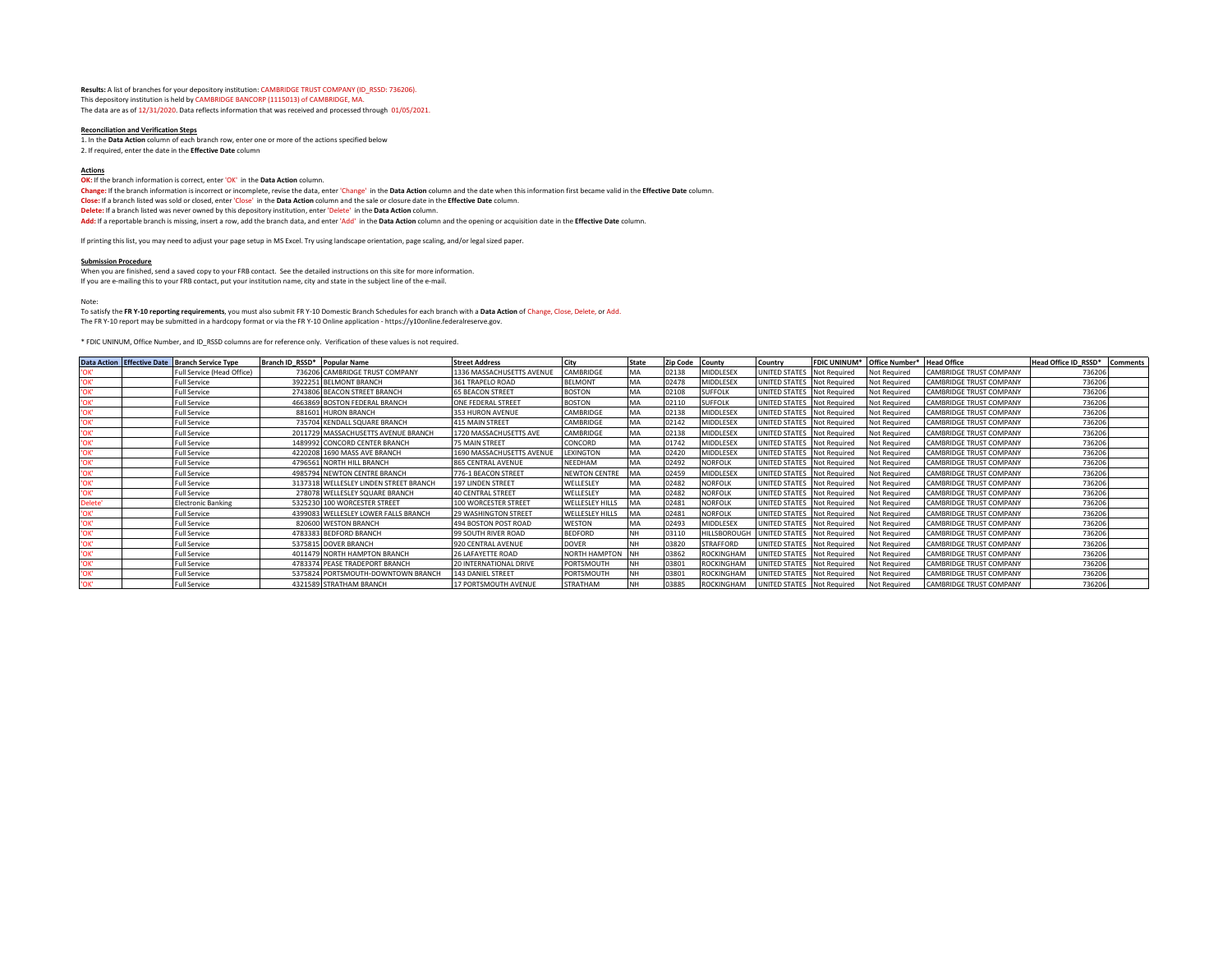Attached is the Annual Report of the Bank Holding Companies, Form FRY-6 for the Cambridge Trust Company and its parent, Cambridge Bancorp.

## Report Item #1: **Annual Report to Shareholders – The Company's 2020 annual report can be found** at http://ir.cambridgetrust.com/FinancialDocs

## Report Item #2a: **Organizational Chart**

The Cambridge Trust Company is a wholly owned subsidiary of Cambridge Bancorp. The parent owns 100% of the stock, and the subsidiary is the only direct subsidiary of that holding company. There are no non-bank subsidiaries, nor are there any foreign subsidiaries. Attached is an organizational chart.

## ■ Report Item #2b: **Domestic Branch Listing**

## Report Item #3: **Shareholders**

There is one known shareholder who control more than 5% of the voting shares of the holding company. The Shareholder is:

| Name            | Address                         | Number of Shares | % of Total Shares |
|-----------------|---------------------------------|------------------|-------------------|
| Blackrock, Inc. | 55 East 52 <sup>nd</sup> Street | 399,546          | 5.77%             |
|                 | New York NY 10055               |                  |                   |

Report Item #4: **Insiders** - see attached schedule.

Very truly yours,

Glicher Canateneto

Michael F. Carotenuto Chief Financial Officer & Treasurer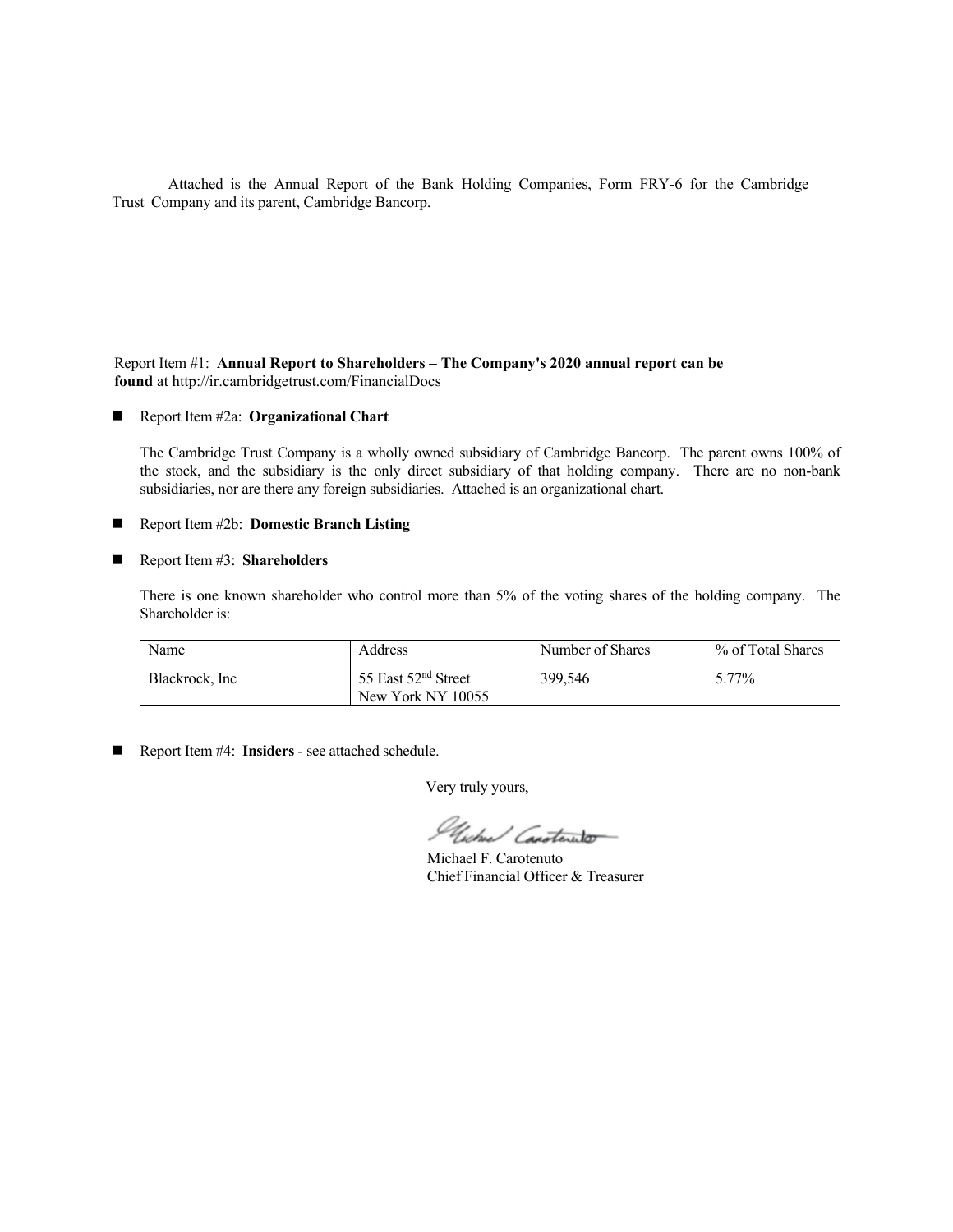| <b>Report Item #4</b><br>Qx1                   | <b>Report Item #4</b><br>Qx 3a, 3b, 3c                                                                                                                          | <b>Report Item #4</b><br>Qx2                                                                          | <b>Report Item #4</b><br>$Qx$ 4a, 4b                                            | <b>Report Item #4</b><br>$Qx$ 4c                |
|------------------------------------------------|-----------------------------------------------------------------------------------------------------------------------------------------------------------------|-------------------------------------------------------------------------------------------------------|---------------------------------------------------------------------------------|-------------------------------------------------|
| <b>Name</b><br>City, State                     | ----------<br><b>Title/Position</b><br><b>With Any Other Business/Company</b>                                                                                   | <b>Principal Occupation</b><br>(Other than Cambridge<br><b>Bancorp</b> )                              | <b>Number of Shares</b><br>Percentage Owned, etc.<br>(Cambridge Bancorp) <5.00% | Other Business > 25%, etc.<br>(Related to Qx 3) |
| Carotenuto, Michael F.<br>Marblehead, MA 01945 | Treasurer & CFO, Cambridge Bancorp, Inc.<br>Senior VP, CFO & Treasurer, Cambridge Trust<br>Company                                                              |                                                                                                       | 3,376                                                                           |                                                 |
| Clough, Jeanette G.<br>Cambridge, MA 02138     | Director, Cambridge Bancorp, Inc.<br>Director, Cambridge Trust Company                                                                                          | President & CEO<br>Mount Auburn Hospital                                                              | 5,260                                                                           |                                                 |
| Fontaine, Thomas J.<br>Newton, MA 02464        | Director, Chief Banking Officer<br>Cambridge Bancorp, Inc.<br>Director, Chief Banking Officer<br>Cambridge Trust Company                                        |                                                                                                       | 27,977                                                                          |                                                 |
| Fuchs, Christine<br>Boston, MA 02116           | Director, Cambridge Bancorp, Inc.<br>Director, Cambridge Trust Company<br>Board Member, Launchpad Venture Group<br>Advisory Board Member of The Capital Network | Member of the start-up<br>ecosystem in greater Boston, as<br>an angel investor, advisor and<br>mentor | 1,959                                                                           |                                                 |
| Gerlin, Simon R.<br>Wellesley, MA 02481        | Director, Cambridge Bancorp, Inc.<br>Director, Cambridge Trust Company                                                                                          | CFO, EVP of Finance<br>MassDevelopment                                                                | 3,115                                                                           |                                                 |
| Hamlin, Pamela Ann<br>Hopkinton, MA 01748      | Director, Cambridge Bancorp, Inc.<br>Director, Cambridge Trust Company<br>President of York Creative Collective                                                 | Retired CEO<br>Arnold                                                                                 | 959                                                                             |                                                 |
| Hinderhofer, Kathryn M.<br>Wayland, MA         | Director, Cambridge Bancorp, Inc.<br>Director, Cambridge Trust Company                                                                                          | Retired EVP, Operations and<br>Technology, National Bank<br>Holdings Corp                             | 4,492                                                                           |                                                 |
| Jankowski, Edward F.<br>Plymouth, MA 02360     | Director, Cambridge Bancorp, Inc.<br>Director, Cambridge Trust Company                                                                                          | Retired Senior Vice President<br>Residential Lending and<br>Corporate Compliance<br>Rockland Trust    | 2,589                                                                           |                                                 |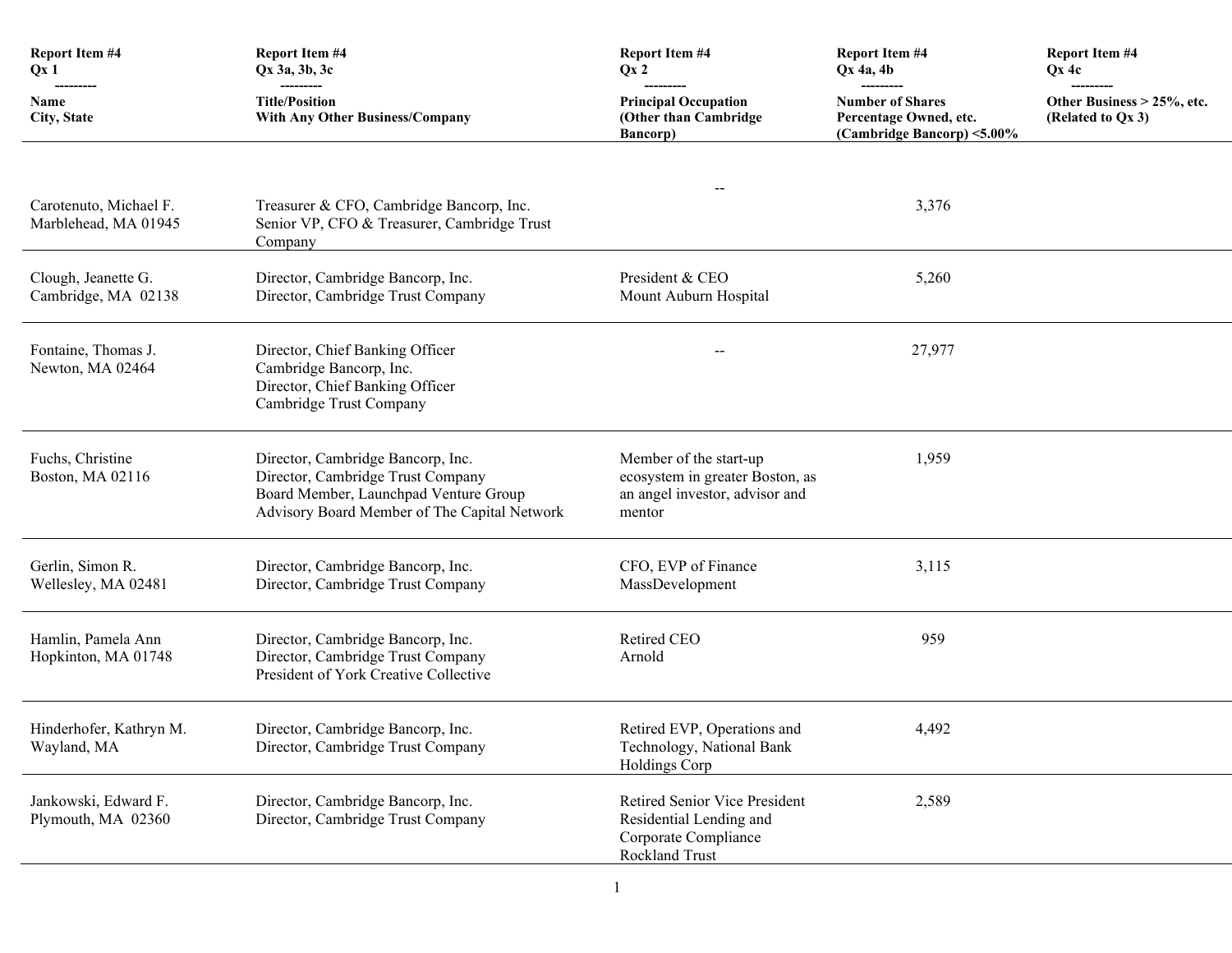| Lord, Hambleton<br>Cambridge, MA 02138       | Director, Cambridge Bancorp, Inc.<br>Director, Cambridge Trust Company<br>Director, Qstream, Inc.<br>Co-Founder, Seraf, LLC<br>Director, Netra, Inc.<br>General Partner, Race Point Capital Fund II LLC | CEO, Seraf<br>Chairman, Launchpad Venture<br>Group                                                                          | 4,304  |                                       |
|----------------------------------------------|---------------------------------------------------------------------------------------------------------------------------------------------------------------------------------------------------------|-----------------------------------------------------------------------------------------------------------------------------|--------|---------------------------------------|
| Meehan, Thalia<br>Watertown, MA 02472        | Director, Cambridge Bancorp, Inc.<br>Director, Cambridge Trust Company<br>Member of the Municipal Securities Rulemaking<br>Board                                                                        | Retired Tax-Exempt Bond<br>Group, Putnam Investments<br>Independent Director, Safety<br>Insurance Group, Inc.               | 1,007  |                                       |
| Millane, Jr., Martin B.<br>Belmont, MA 02478 | Executive Vice-President, Chief Lending Officer,<br>Cambridge Trust Company                                                                                                                             | $-$                                                                                                                         | 13,064 |                                       |
| Mooney, Kerri<br>Chelmsford, MA 01824        | Senior Vice President, Director of Private Banking<br>Offices, Cambridge Trust Company                                                                                                                  | $-$                                                                                                                         | 813    |                                       |
| Morrison, Daniel R<br>Portsmouth, NH         | Director, Cambridge Bancorp, Inc.<br>Director, Cambridge Trust Company<br>CEO, Cambridge Trust New Hampshire                                                                                            |                                                                                                                             | 40,238 |                                       |
| Nevatia, Puneet<br>East Walpole, MA 02032    | Senior Vice-President, Chief Information Officer,<br>Cambridge Trust Company                                                                                                                            | $-$                                                                                                                         | 2,973  |                                       |
| Palandjian, Leon A.<br>Boston, MA 02135      | Director, Cambridge Bancorp, Inc.<br>Director, Cambridge Trust Company                                                                                                                                  | Chief Risk Officer<br>Intercontinental Capital<br>Management, LLC<br>Portfolio Manager<br>Techari Global Healthcare<br>Fund | 15,608 | <b>SEE ATTACHED</b><br><b>EXHIBIT</b> |
| Partridge, Laila<br>Wellesley, MA 02481      | Director, Cambridge Bancorp, Inc.<br>Director, Cambridge Trust Company                                                                                                                                  | Managing Director Techstars,<br>Inc.                                                                                        | 959    |                                       |
| Pline, Jennifer A.<br>Wellesley, MA 02481    | Executive Vice-President, Wealth Management Group,<br>Cambridge Trust Company                                                                                                                           | $-$                                                                                                                         | 3,687  |                                       |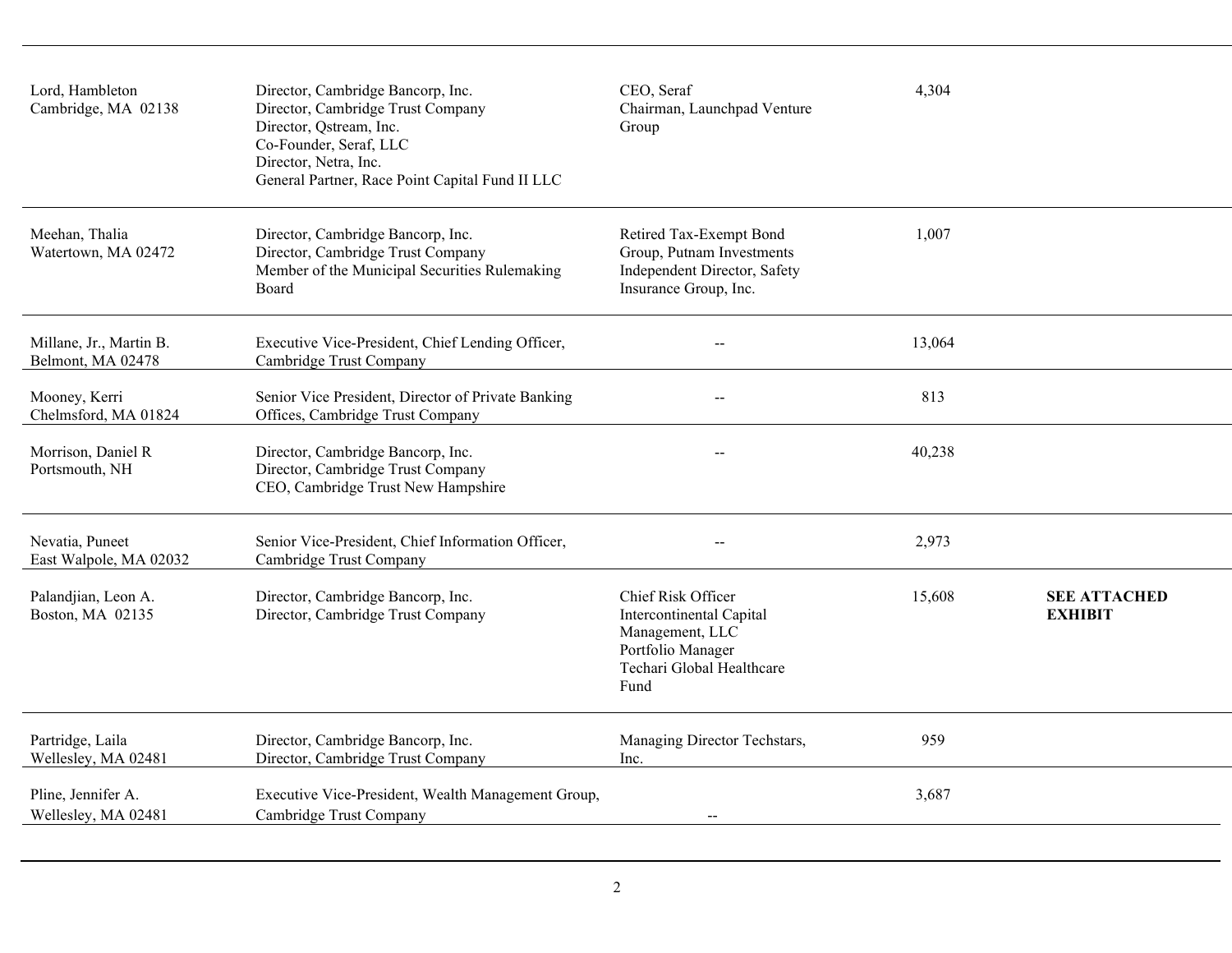| Pueyo, Pilar<br>Waltham, MA 02451             | Senior Vice-President, Director of Human Resources,<br>Cambridge Trust Company                                                                                                                                               |                                                                          | 2,097  |  |
|-----------------------------------------------|------------------------------------------------------------------------------------------------------------------------------------------------------------------------------------------------------------------------------|--------------------------------------------------------------------------|--------|--|
| Rose, Jody<br>Newton, MA 02459                | Director, Cambridge Bancorp, Inc.<br>Director, Cambridge Trust Company<br>Director, My Sister's Keeper<br>Member, Boston Foundation's Innovation Economy<br>Leadership Council                                               | President, New England<br>Venture Capital Association                    | 1,007  |  |
| Schmidt, Cathleen A.<br>Bedford, NH 03110     | Director, Cambridge Bancorp, Inc.<br>Director, Cambridge Trust Company<br>Director, Cambridge Trust Company NH                                                                                                               | Executive Director & CEO<br>McLane Middleton<br>Professional Association | 2,889  |  |
| Sheahan, Denis K.<br>Scituate, MA 02066       | Director, Chairman, President & CEO,<br>Cambridge Bancorp Inc.<br>Director, Chairman, President & CEO,<br>Cambridge Trust Company<br>Director, Massachusetts Housing Partnership<br>Trustee - Cambridge Community Foundation |                                                                          | 30,076 |  |
| Stone, R. Gregg<br>Boston, MA 02109           | Director, Cambridge Bancorp, Inc.<br>Director, Cambridge Trust Company                                                                                                                                                       | Manager<br>Kestrel Management, LLC                                       | 10,598 |  |
| Sullivan, John J.<br>Cape Nedick, ME 03902    | Senior Vice-President, Director of Consumer Lending,<br>Cambridge Trust Company                                                                                                                                              |                                                                          | 802    |  |
| Thompson, Mark D.<br>South Hamilton, MA 01982 | Director, President, Cambridge Bancorp Inc.<br>Director, President, Cambridge Trust Co<br>(Retired from his role as president<br>effective12/31/2020)                                                                        |                                                                          | 5,002  |  |
| Willis, Jennifer<br>Boston, MA 02114          | Senior Vice-President, Chief Marketing Officer,<br>Cambridge Trust Company                                                                                                                                                   |                                                                          | 370    |  |